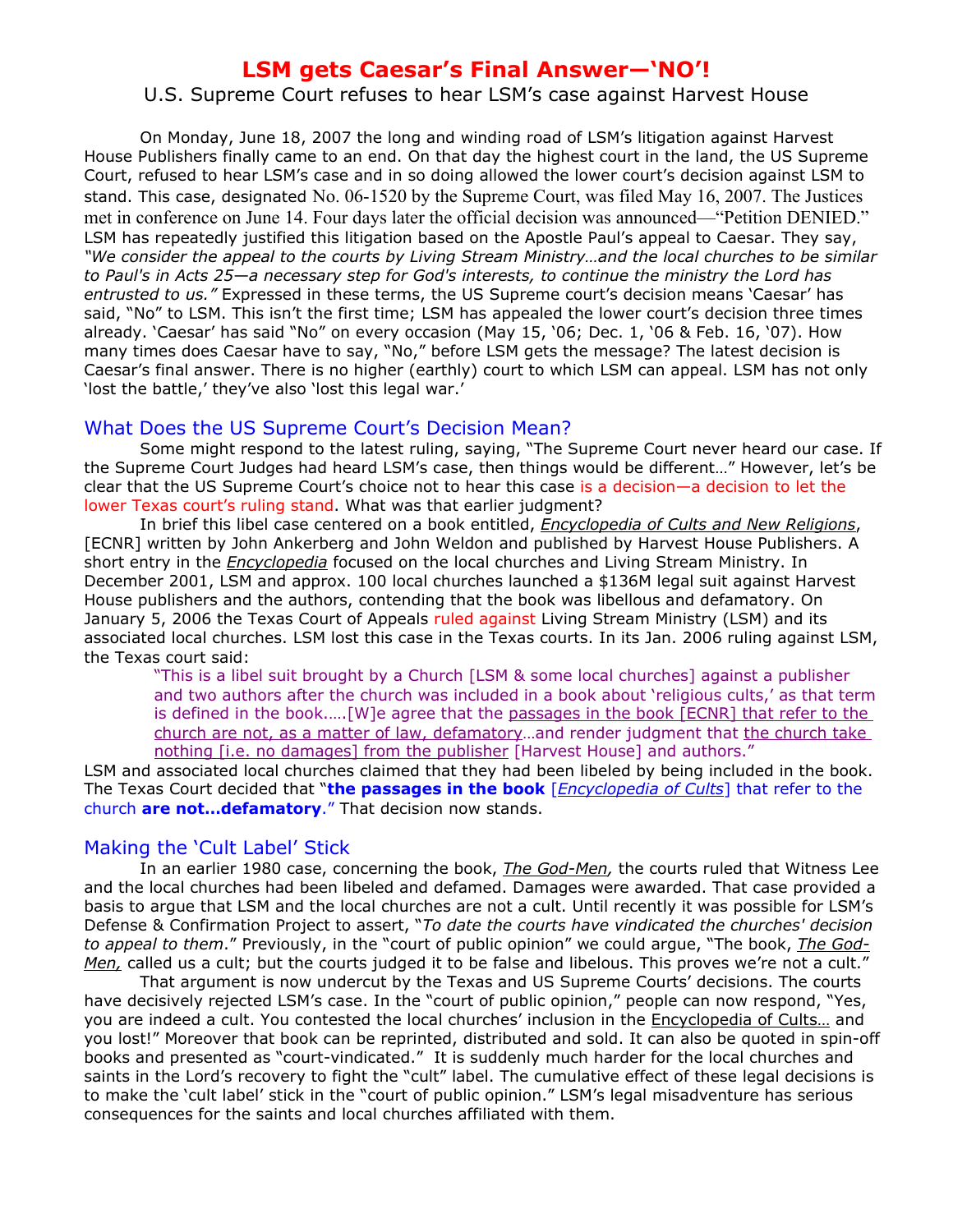## It's Time LSM set the Record Straight—Withdrew Statements

After the Texas Appeals Court's ruling LSM "cried foul," questioning the Judge's decision. A January 16, 2006 LSM Statement said, "We believe the appeals court ruling is in error." They argued the court's decision was "seriously flawed," neglected the evidence and was based upon "faulty technical, legal grounds." These serious allegations are contained in an LSM Statement issued December 12, 2006, which asserted:

"…LSM felt constrained to petition the Texas Supreme Court because the decision of the Texas Appeals Court was seriously flawed and did not take into consideration the evidence or facts of the case. The ruling of the Appeals Court was based on faulty technical, legal grounds and not on the facts of the case…"

LSM and its legal representatives had repeated opportunities via written and oral arguments to convince the courts. Their legal arguments have been "weighed in the scales [of justice] and found lacking" (Dan. 5:27.) They've been decisively rejected by both the Texas Supreme Court and the US Supreme Court. Clearly, had either court been convinced that the lower court's decision was "in error," "seriously flawed," neglected evidence or based upon "faulty technical, legal grounds," (as LSM alleges) they would have ordered the case to be reheard, or they would have overturned the lower court's decision. They did not, implicitly rejecting LSM's arguments.

The question arises—will LSM now unequivocally accept the US Courts' decision? If so, they should withdraw earlier statements contesting the court's decision. They should acknowledge that the Texas Appeals Court's decision was NOT "in error," NOT "seriously flawed," did NOT overlook relevant evidence or facts of the case. They should affirm that the Appeals Court's ruling was NOT "based on faulty technical, legal grounds." Moreover, they should concur with the court's finding that passages in the *Encyclopedia of Cults* "that refer to the church are NOT…defamatory."

Will LSM now withdraw their earlier statements contesting the court's judgment? For LSM & DCP to continue posting and publishing statements (containing arguments rejected by the courts) or utter them from the LSM podium is disingenuous and acting in bad faith. It is to claim (in essence) "We know the law better than the US Judges. We disagree with their decision. Therefore we reject their judgment!" Moreover, it violates the scriptural injunction for Christians to be subject to the civil authorities appointed by God (Rom. 13:1). That surely includes the US judicial system. LSM's "blended brothers" minister about authority and submission. Here's an opportunity to demonstrate submission to God's deputy authority in the Judiciary. It's time for LSM to set the record straight!

#### Defense & Confirmation Project's Latest Product—a 28-Book 'Attack Pack'

Its website indicates that DCP is a "project to defend and confirm the New Testament ministry of Watchman Nee and Witness Lee and the practice of the local churches." In the perception of many local church saints, DCP's *raison d'etre* was to coordinate LSM's litigation against Harvest House and similar writings. Funds were solicited from saints and local churches for that purpose. Now that this litigation is concluded, will DCP's operations be wound up? Not likely.

At the May 2007 LSM conference in St. Paul, MN, LSM-President Benson Phillips stood with DCP-Board member, Dan Sady to introduce DCP's latest product offering—an 'Attack Pack' of 28 color-coded books aimed at (so-called) "dissenters" and "sectarian churches." Chief among those whom DCP names are Titus Chu (Cleveland OH), Nigel Tomes (Toronto, Canada) & Frank Lin (Taipei, Taiwan.) Among the (so-called) "sectarian churches" are the local churches in Columbus & Mansfield, OH and Toronto, Canada. DCP's 28 book, 'Attack Pack' was unveiled with much fanfare at the LSM conference. Free samples were distributed to attendees. Bulk orders are being offered to LSM-affiliated local churches. Obviously DCP is redirecting their resources of people, printing presses, finances and the podium. They failed in their litigation against the "external opponent," Harvest House. Evidently DCP has decided to focus on easier targets, (those they perceive as) "internal dissenters."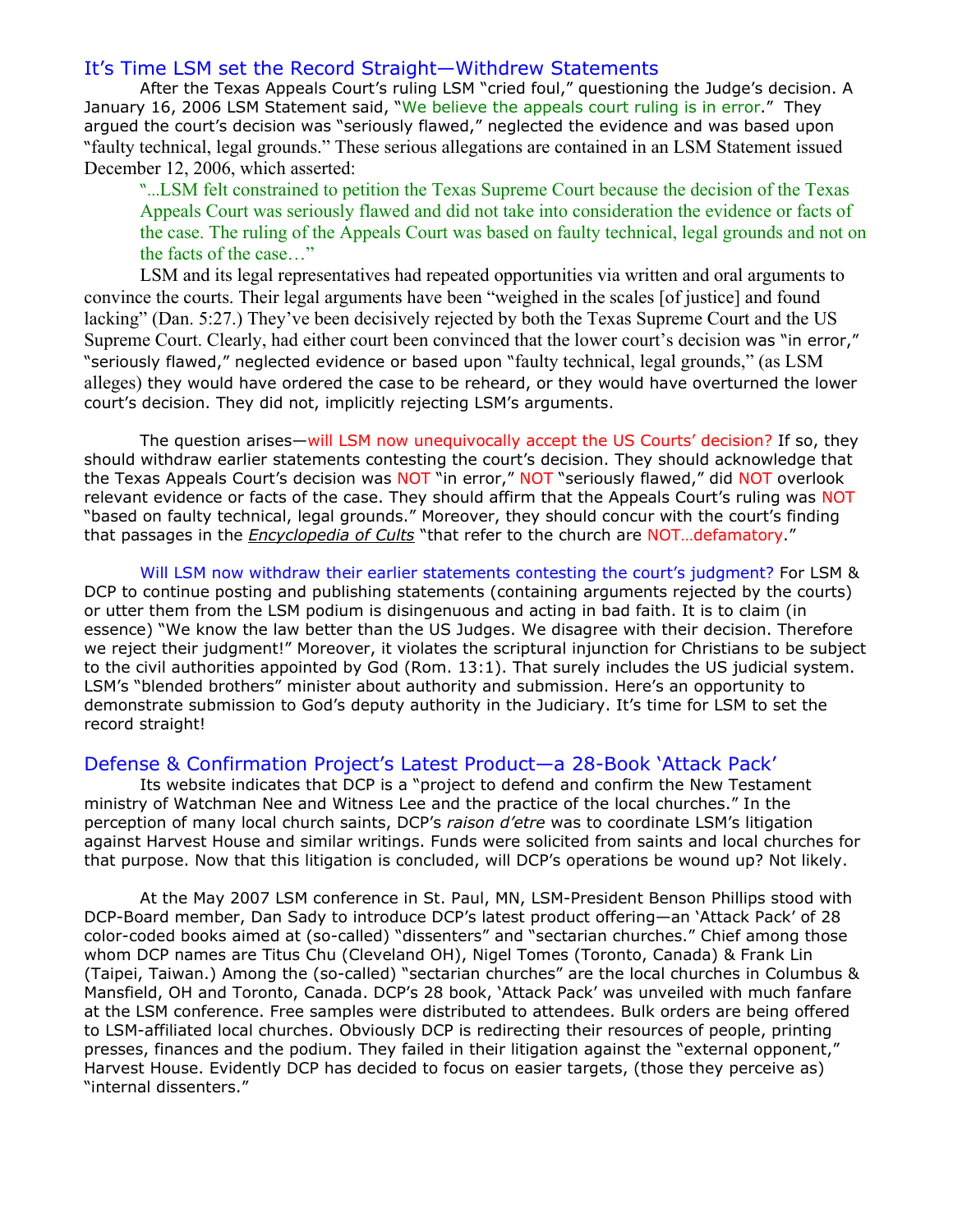To assuage the doubts of conference attendees, Benson Phillips assured them that this was "Brother Lee-approved." He recalled Bro. Lee's speaking back in 1978 to the effect that, concerning the defense of the gospel, 55% of our effort should be in writing, 5% in legal action and 40% in the aggressive contact of leaders in Christianity. So, Brother Benson assured people, these 28 books comprising DCP's "Attack Pack," belong to the 55% allocated to writings.

Is it mere coincidence that Brother Benson should recall this now? Why wasn't this "Brother Lee-approved" allocation of effort and funds applied during the 5-years of litigation against Harvest House? From 2001-7 did DCP allocate only 5% of its resources to legal action? Why has this "previously unpublished quote" suddenly been produced, like the proverbial rabbit from the magician's hat? Doesn't this suggest that LSM's "blended brothers" manipulate Brother Lee's ministry at their convenience to justify their own actions? Having solicited funds from the saints and local churches for the purposes of litigation, these are now being redirected to other purposes. It's ironic that reportedly, in response to LSM's solicitation, Midwest local churches contributed to DCP's litigation fund (even though they weren't among the 93 plaintiffs.) Could it be that these Midwest funds are now being used to finance LSM's attack on Titus Chu, his co-workers, and "dissenting" Midwest churches, like Columbus & Mansfield? Finally, given the difficulty of proving libel and defamation in the law-courts, have LSM & DCP been emboldened to malign and/or defame Titus Chu, his co-workers and "dissenting" local churches in their latest 28-book 'Attack Pack'? Are LSM & DCP committing the same kind of offenses for which they took Harvest House to court—libel and defamation?

Concerned Brothers

June, 2007

## **NOTE 1** Record of the US Supreme Court:

| No. 06-1520   |                                           |
|---------------|-------------------------------------------|
| Title:        | The Local Church, et al., Petitioners     |
|               | V.                                        |
|               | Harvest House Publishers, et al.          |
| Docketed:     | May 17, 2007                              |
| Lower Ct:     | Court of Appeals of Texas, First District |
| Case Nos.:    | $(01-04-00231-CV)$                        |
|               | Decision Date: January 5, 2006            |
| Discretionary |                                           |
| Court         |                                           |
|               | Decision Date: December 1, 2006           |
| Rehearing     |                                           |
| Denied:       | February 16, 2007                         |

~~~Date~~~ ~~~~~~~Proceedings and Orders~~~~~~~~~~~~~~~~~~~~~

May 16 2007 Petition for a writ of certiorari filed. (Response due June 18, 2007)

May 22 2007 Waiver of right of respondent Harvest House Pub., et al. to respond filed.

May 29 2007 DISTRIBUTED for Conference of June 14, 2007.

May 29 2007 Brief amici curiae of Various Religion Scholars filed. (Distributed).

May 29 2007 Brief amici curiae of Ambassador Winston Lord, et al. filed. (Distributed)

May 31 2007 Brief amici curiae of Christian Research Institute, et al. filed. (Distributed)

Jun 5 2007 Brief amici curiae of Various Publishers, Broadcasters and Religious Organizations filed. (Distributed)

**Jun 18 2007 Petition DENIED**.